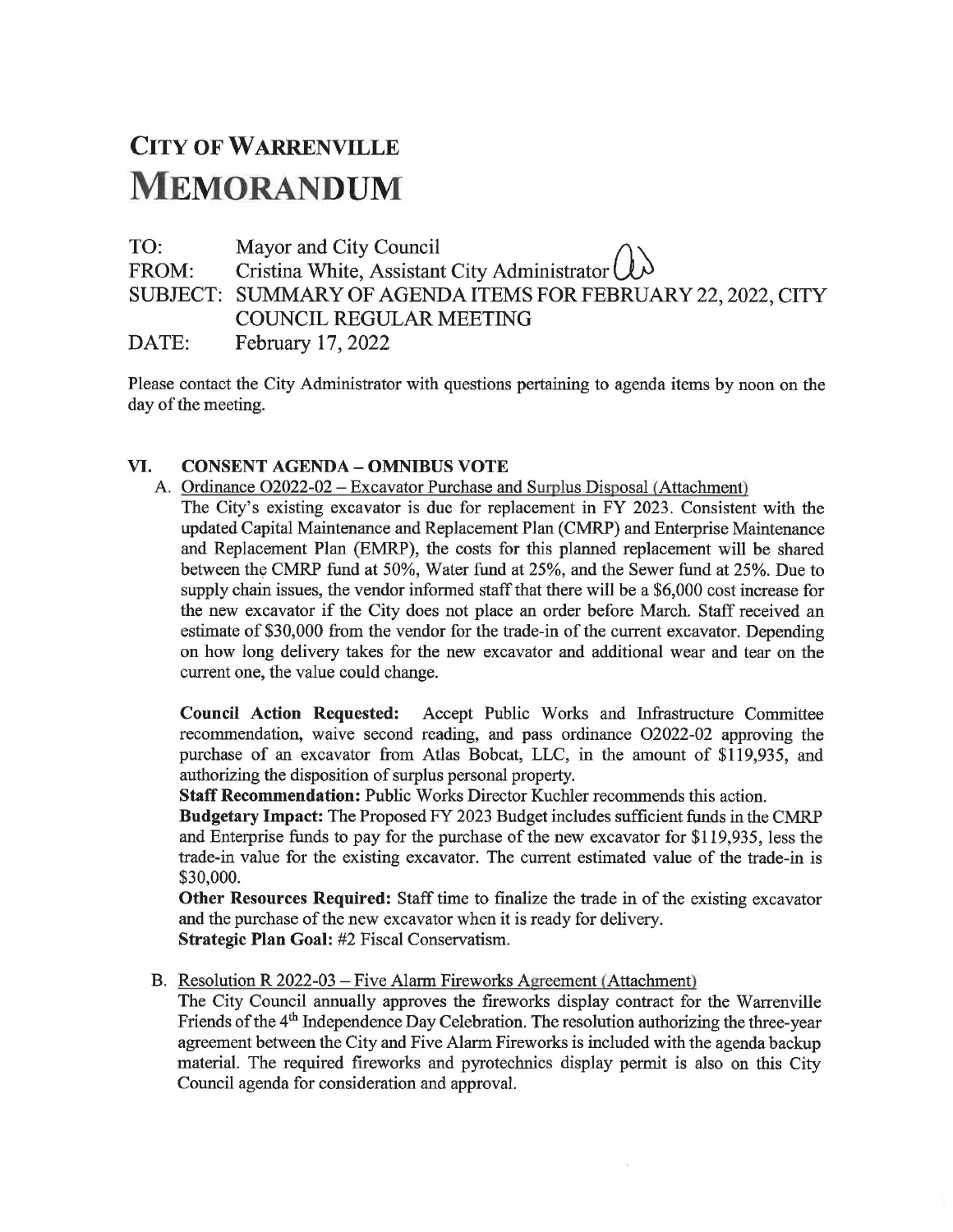**Council Action Requested:** Accept staff recommendation and pass resolution R2022-03, approving a three-year agreement with Five Alarm Fireworks for an Independence Day fireworks display on July 4, 2022, 2023, and 2024, in the annual amount of \$24,000, and authorizing Mayor Brummel to execute the agreement.

**Staff Recommendation:** City Administrator Coakley and Warrenville Friends of the 4<sup>th</sup> Staff Liaison Grivetti recommend this action.

**Budgetary Impact:** \$24,000, from the Hotel Tax Fund. Sufficient funding is included in the FY 2023 Budget for this expenditure.

**Other Resources Required:** EMA, Police, and Public Works personnel time to patrol the area on the event date.

**Strategic Plan Goal:** Not applicable.

C. Resolution R2022-04 – Lexington Trace Security Bond Reduction (Attachment)

The public improvements security performance and payment bonds for the Lexington Trace Subdivision is in the amount of \$868,235.55. The attached resolution has been prepared to reduce the bonds by \$157,117.02 to \$711,118.53, in acknowledgement of the completion of the majority of the public improvements associated with this project. Senior Civil Engineer Hocking has reviewed the reduction request from Lexington Homes, inspected the improvements, and recommends the security bond reduction.

**Council Action Requested:** Accept Senior Civil Engineer Hocking's recommendation and pass resolution R2022-04, approving the reduction of the public improvements security bond for the Lexington Trace project.

**Staff Recommendation:** Senior Civil Engineer Hocking recommends this action. **Budgetary Impact:** None **Other Resources Required:** None **Strategic Plan Goal:** #4 City Infrastructure.

D. Resolution R2022-05 – Baxter & Woodman, Inc. Engineering Agreement (Attachment) In January 2016, City Council adopted Addendum No. 1 to the Bikeway Implementation Plan that was originally adopted by City Council in November 2010. The segment of Route 59 from Batavia Road to Continental Drive and Meadow Avenue is the highest priority identified in the addendum due to vehicle speed limit, traffic volume, accidents and accessibility. This project will benefit residents by allowing a safe, ADA accessible path to commercial areas, and existing pedestrian routes along Continental Drive, Meadow Avenue, and Batavia Road. The City was awarded Surface Transportation Program (STP) funding that would cover 75% of construction and construction engineering costs. The STP program requires a kickoff meeting with IDOT before March 14, 2022, so the City needs to hire a consultant for the meeting and to begin the preliminary engineering work. If the City does not hire a consultant and does not have the kickoff meeting, it would be in jeopardy of losing the STP funding for the project.

This proposal is for preliminary engineering, Phase I, design for the project. Staff followed the City's Qualifications Based Selection Process to select the engineering firm. Staff has also reviewed costs associated with this proposal and found them to be reasonable for this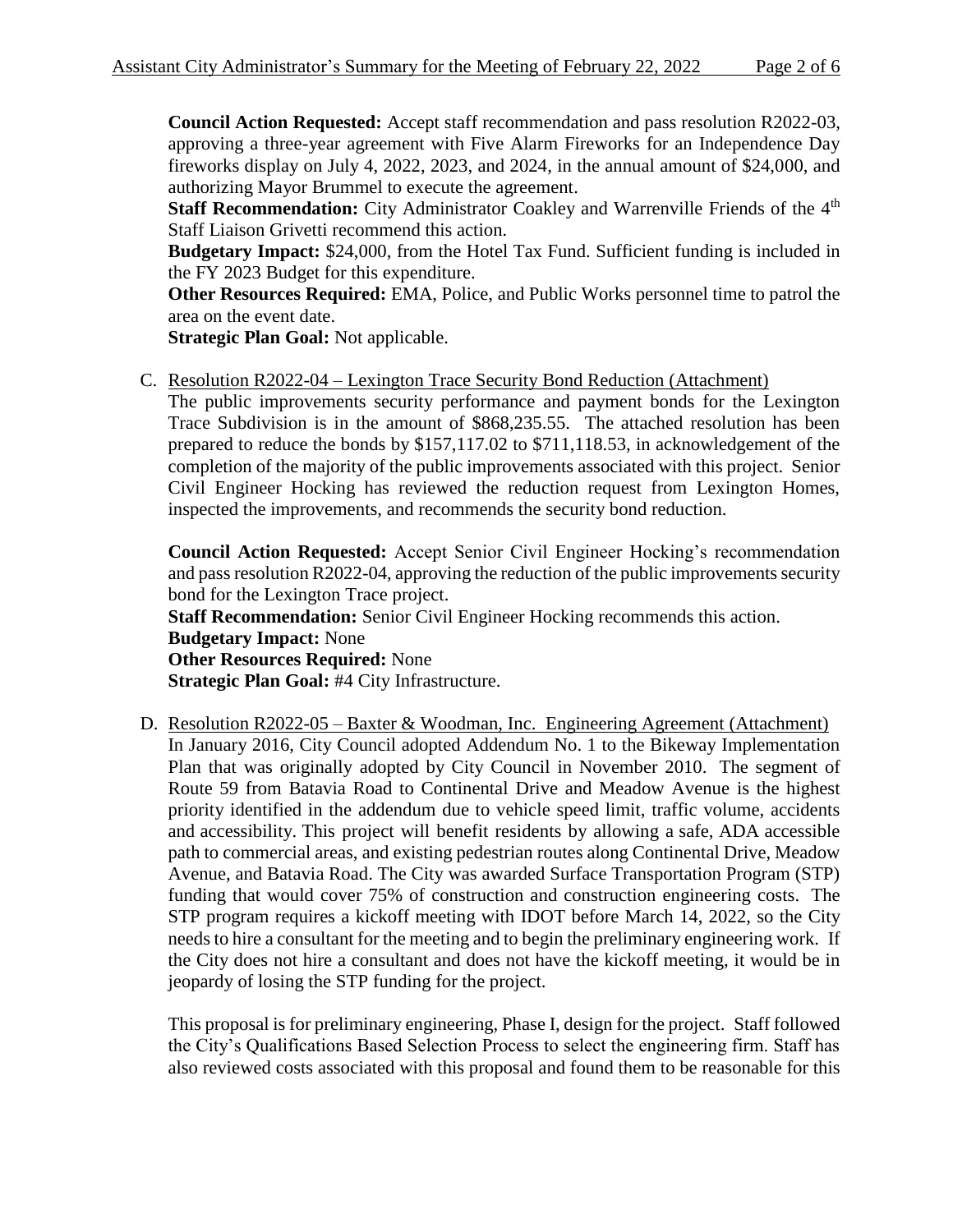type of work. A copy of the resolution and professional service agreement with Baxter and Woodman, Inc., is included with the agenda backup material.

**Council Action Requested:** Accept Public Works and Infrastructure Committee recommendation and pass resolution R2022-05, approving the engineering agreement with Baxter and Woodman, Inc., for the preliminary phase I engineering design of the Route 59 multi-use paths project, in the amount of \$104,833.

**Staff Recommendation:** Public Works Director Kuchler and Senior Civil Engineer Hocking recommend this action.

**Budgetary Impact:** A \$10,000 expense is included in the FY 2022 budget. The remainder of the contract expense is included in the proposed FY 2023 budget.

**Other Resources Required:** Staff time to coordinate with the consultant and IDOT. **Strategic Plan Goal:** #4 City Infrastructure

E. Resolution R2022-06 – FER-PAL Construction USA Change Order No. 1 (Attachment) City Council approved a \$41,760 contract to line a leaking water main under Illinois Route 59, near Winchester Circle in July 2021. Based on the City's records, the water main was an 8-inch diameter pipe. After work began, it was discovered that the water main was a slightly larger 10-inch diameter pipe. Included with the agenda backup material is a copy of the resolution and change order for the increased pipe liner size in the amount of \$3,500.

**Council Action Requested:** Accept Public Works and Infrastructure Committee recommendation and pass resolution R2022-06, approving Change Order No. 1 to the FER-PAL Construction USA, Inc. contract for water main pipelining in the amount of \$3,500. **Staff Recommendation:** Public Works Director Kuchler recommends this action. **Budgetary Impact:** There are adequate funds budgeted in FY 2022, in the Enterprise Fund to pay for the \$3,500 change order.

**Other Resources Required:** Staff time to process a final pay request from the contractor. **Strategic Plan Goal:** #4 City Infrastructure

F. Resolution R2022-07 – Benchmark Construction Co Change Order No. 1 (Attachment) City Council approved a \$203,000 contract to line storm sewers located in the River Oaks subdivision, along Stafford Place through the Trailhead project area, and under Lakeview Drive, downstream of the Summerlakes pond in July 2021. Staff included only 100 feet of 21-inch diameter storm sewer pipe liner in River Oaks, when the actual length is 163 feet. Included with the agenda backup material is a copy of the resolution and change order for the increased length of 21-inch diameter storm sewer pipe liner in River Oaks, in the amount of \$7,560.

**Council Action Requested:** Accept Public Works and Infrastructure Committee recommendation and pass resolution R2022-07, approving Change Order No. 1 to the Benchmark Construction Co., Inc. contract for Lakeview Drive and River Oaks Drive storm sewer pipelining in the amount of \$7,560.

**Staff Recommendation:** Public Works Director Kuchler recommends this action.

**Budgetary Impact:** There are adequate funds budgeted in FY 2022, in the Capital Maintenance and Replacement Fund to pay for the \$7,560 change order.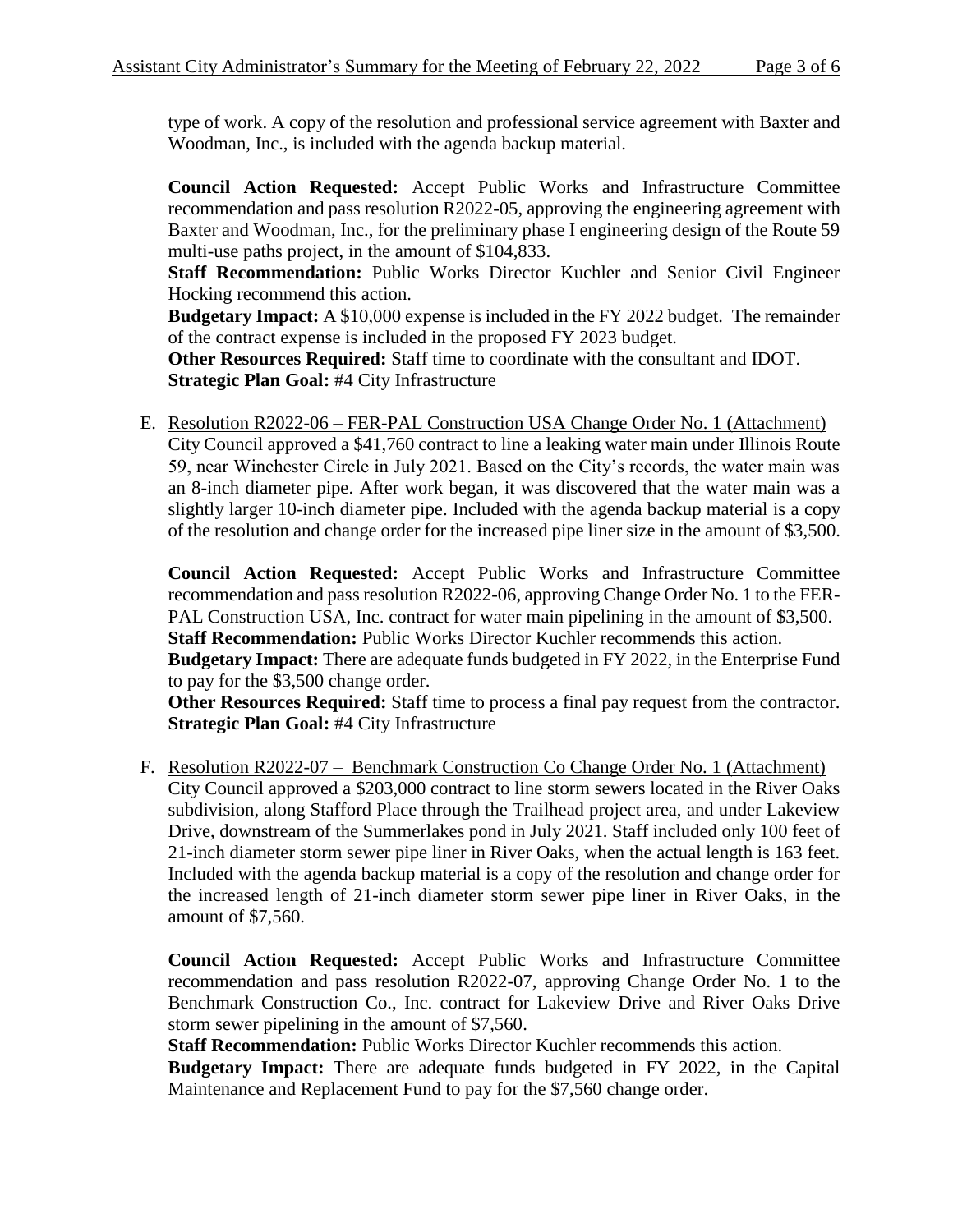**Other Resources Required:** Staff time to process a final pay request from the contractor. **Strategic Plan Goal:** #4 City Infrastructure.

G. Five Alarm Fireworks Pyrotechnics Permit for July 4, 2022 Display (Attachment) In 2019, the City Council approved changes to City Code Section 4-6-5, regarding the issuance of pyrotechnic display permits for City events based on specific conditions. Included with the agenda backup material is a Fireworks and Pyrotechnics Display permit application submitted by Five Alarm Fireworks for the July 4, 2022, fireworks display and the approved initial permit from the Warrenville Fire Protection District.

**Council Action Requested:** Accept staff recommendation and approve the City of Warrenville Fireworks and Pyrotechnics Permit for Five Alarm Fireworks for an Independence Day fireworks display on July 4, 2022.

**Staff Recommendation:** City Administrator Coakley and Warrenville Friends of the 4<sup>th</sup> Staff Liaison Grivetti recommend this action.

**Budgetary Impact:** None.

**Other Resources Required:** Emergency Management Agency, Police, and Public Works personnel time to patrol the area and provide other logistical support on the event date. **Strategic Plan Goal:** Not applicable.

H. Bid Letting for Construction Projects Prior to FY 2023 Budget Approval (Attachment) City staff is requesting authorization to seek bids for the 2022 Road Program Project before the FY 2023 Budget is formally approved. It is staff's experience that seeking bids for planned infrastructure construction projects in late winter or early spring results in lower bid prices. Public Works Director Kuchler's February 9, 2022, memorandum describing the scope and anticipated costs of the program is included with the agenda backup material.

**Council Action Requested:** Accept Public Works and Infrastructure Committee recommendation and authorize staff to advertise for bids for the CY 2022 Road Program Project prior to formal approval of the FY 2023 Budget.

**Staff Recommendation:** Public Works Director Kuchler recommends this action. **Budgetary Impact:** None.

**Other Resources Required:** Staff and consultant time to finalize the review, permitting, and inspection of this project.

**Strategic Plan Goal:** #2 Fiscal Conservatism and #4 City Infrastructure.

I. Designation of Aldermanic Liaisons (Attachment)

Several aldermanic roles became vacant following the recent resignations of former Aldermen Anderson and Wilson. At the February 14, Public Works and Infrastructure Committee of the Whole meeting, several Aldermen stated interest in various assignments. Included with the agenda backup material, is the listing of the newly proposed assignments.

**Council Action Requested:** Accept Public Works and Infrastructure Committee recommendation and approve the designation of Aldermanic Liaisons as presented in the City Council Committees and Aldermanic Liaison Assignments list.

**Staff Recommendation:** Assistant City Administrator White recommends this action.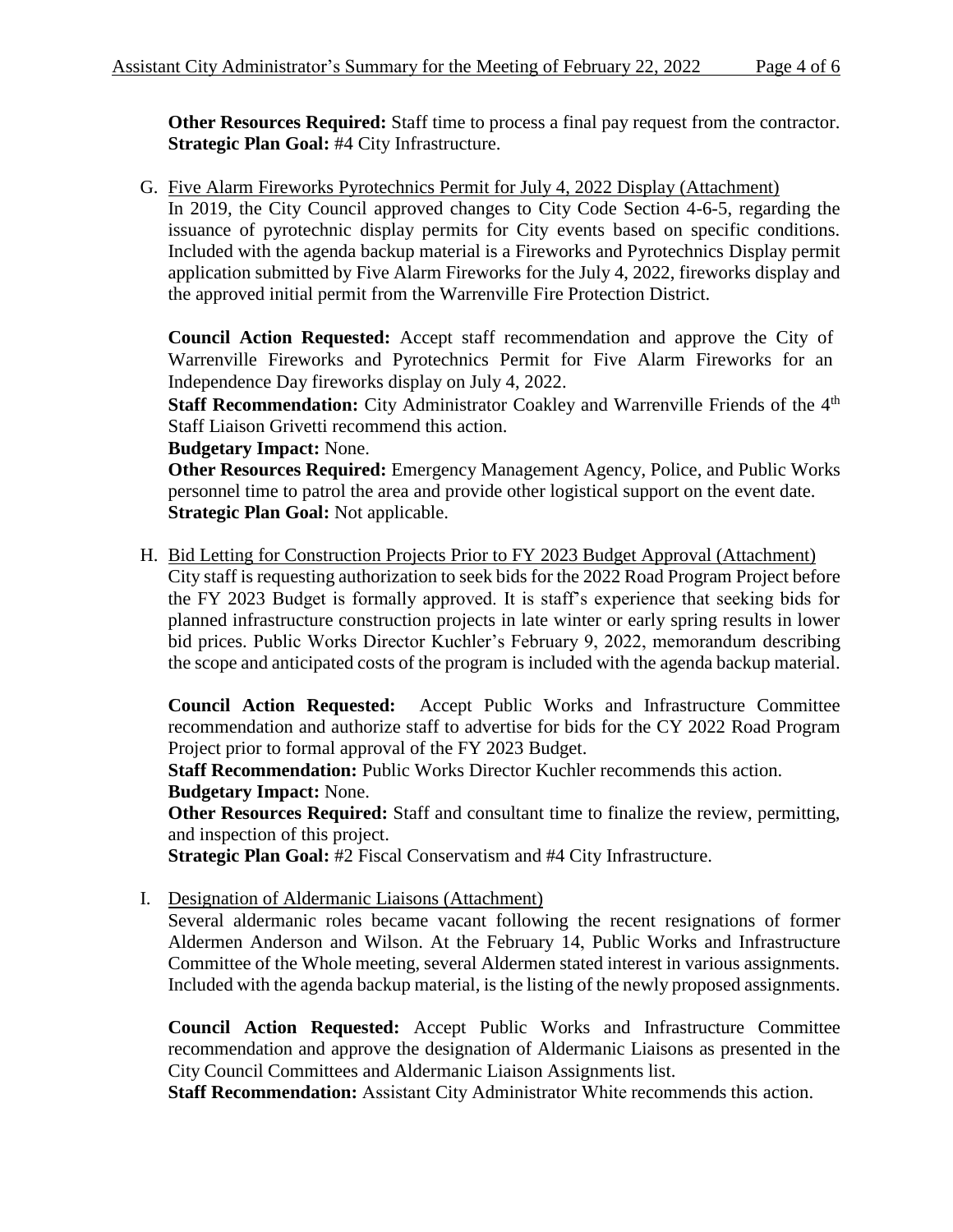**Budgetary Impact:** None. **Other Resources Required:** None. **Strategic Plan Goal:** None.

J. Public Works Street Division and Water Utility Worker Recruitments (Attachment) Consistent with the Public Works Reorganization Plan approved by City Council, staff has prepared Decision Packages to hire a new Street Division Worker and a new Water Utility Worker in the Public Works department, to be considered with the FY 2023 Budget. Public Works Director Kuchler is requesting that the City Council authorize staff to begin the recruitment process in February, prior to the Decision Packages being formally approved as part of the FY 2023 Budget, to avoid delays in filling the positions in FY 2023. A copy of his memo, dated February 9, 2022, is included in the agenda backup material.

Please note that the actual hiring and filling of the position will only occur after the City Council approves funding for the positions in the FY 2023 Budget and the FY 2023 authorized strength ordinance.

**Council Action Requested**: Accept Public Works and Infrastructure Committee recommendation and direct staff to proceed with recruitment for the positions of Street Division Worker and Water Utility Worker in the Public Works Department, with an anticipated start date in May 2022.

**Staff Recommendation:** Public Works Director Kuchler recommends this action.

**Budgetary Impact:** The costs for publishing the job postings will be approximately \$2,500. Sufficient funds are included in the FY 2022 Budget for these expenditures. The proposed FY 2023 Budget includes sufficient funding in the General Fund (\$91,377) and Enterprise Fund (\$91,377) for these two new positions.

**Other Resources Required:** Staff time to coordinate the recruitment process. **Strategic Plan Goal:** Not applicable.

K. Request to Solicit for the Bike Rodeo Event (Attachment)

The Bicyclist and Pedestrian Advisory Commission (BPAC) is requesting authorization to solicit local businesses for donated items to use as giveaways for participants and monetary donations to purchase giveaway items for the sixteenth annual Bike Rodeo, to be held on Saturday, May 21, 2022. Included with the agenda backup material is a copy of the City's Solicitation policy, and a memo to Mayor Brummel and the City Council from Public Works Director Phil Kuchler and Management Analyst Kristin Youngmeyer requesting authorization.

**Council Action Requested:** Accept Public Works and Infrastructure Committee recommendation and approve the request to solicit and accept donations for the sixteenth annual Bike Rodeo event on May 21, 2022.

Staff Recommendation: Public Works Director Kuchler and Management Analyst Youngmeyer recommend this action.

**Budgetary Impact:** None.

**Other Resources Required:** Time to solicit donations.

**Strategic Plan Goal:** Not applicable.